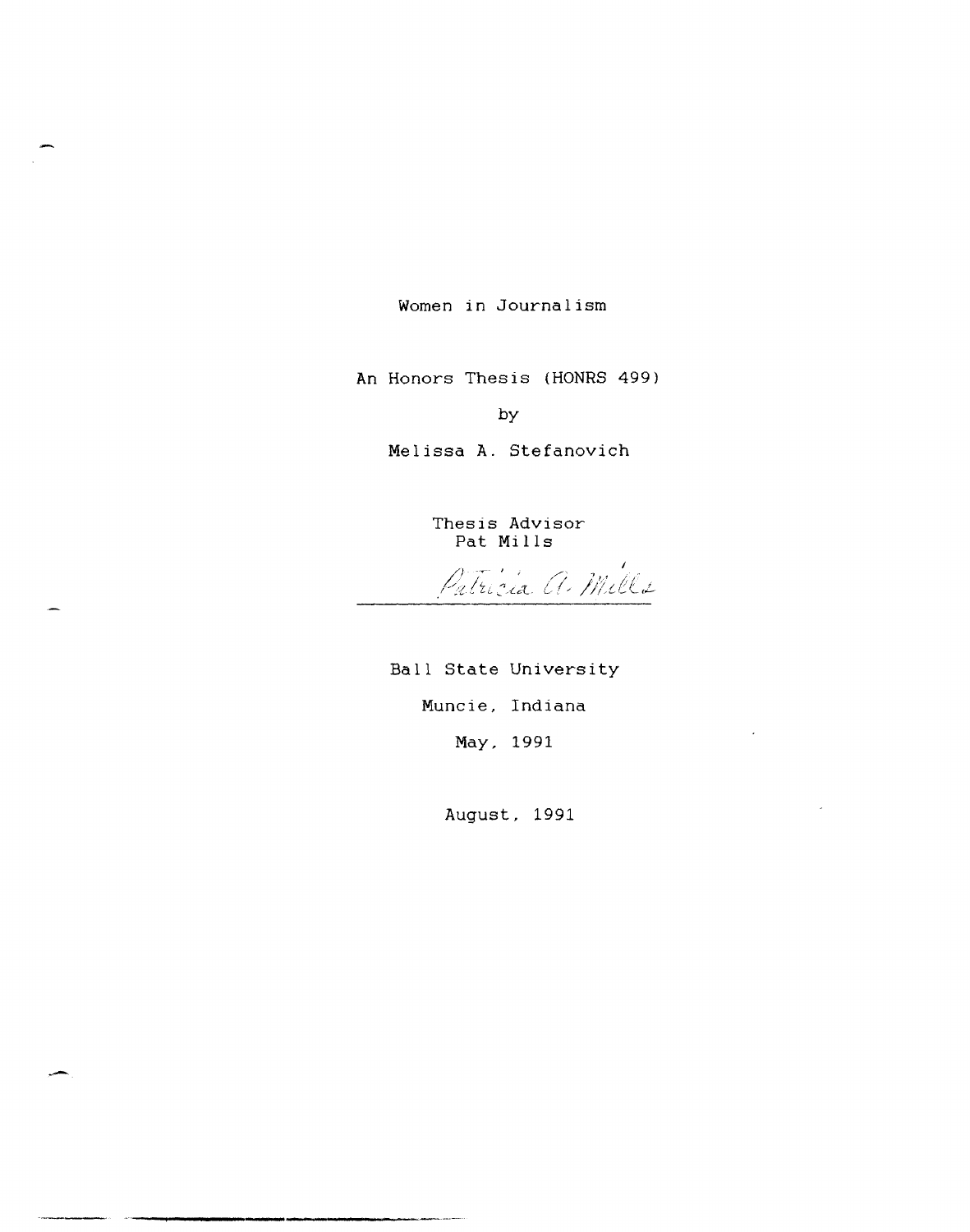Women in Journalism

2

## Women in Journalism

Through the years the role of women in journalism has changed significantly. Women have made much progress in the field. but they still work hard to achieve the same recognition. positions and salaries as their male counterparts. The road of achievement has been long and hard. While early women journalists were excluded from papers or confined to women's pages. prohibited from taking journalism classes and entering fraternities. the women of today face the problems of continued discrimination. low pay. high stress. and finding time to share with their families.

In her book. *Up From the Footnote.* Marion Tuttle Marzolf describes the female journalist of yesterday and today:

> The woman journalist has been forthright and engaging. She's gotten to the top when getting to the top wasn't easy. and she's asked no quarter. Professionalism has been her code. and by it she's won the respect and admiration of her colleagues and bosses. She's often been the first woman to handle a specific job and often been alone in a field dominated by men.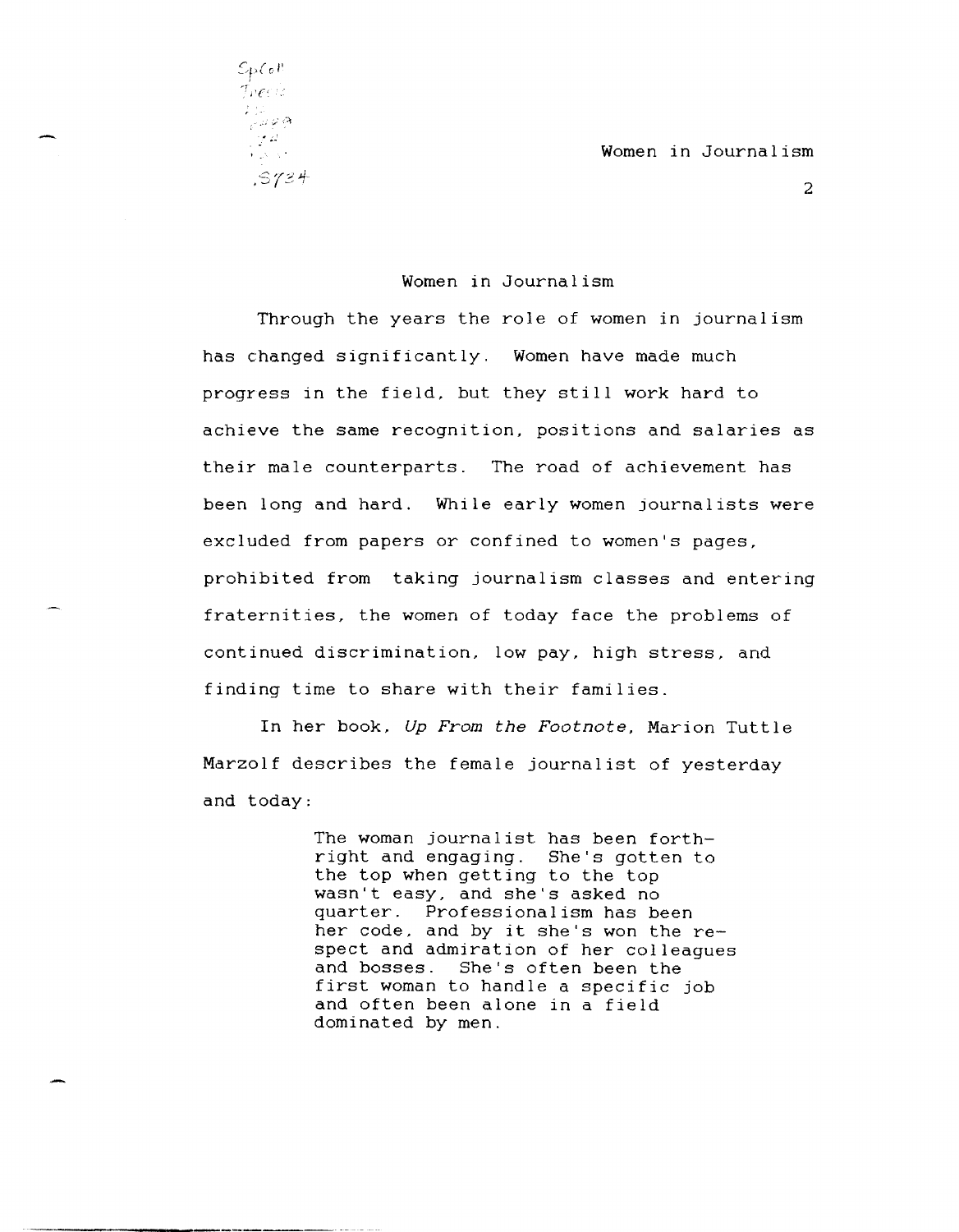While the field of journalism has traditionally been dominated by men, female students make up a majority of all journalism classes. Yet some of the early forms of discrimination still exist.

United States census reports indicate that in 1870 less than .06% of journalists were females with the number increasing to 4% in 1890 (Beasley and Theus, 1988, p. 7). Although so few women were actually employed in journalism, in 1886, Martha Louise Rayne created the first journalism school in the world to give training to women. She advertised her school as educating in the '" preparation of manuscript. words and how to use them, the art of saying things ... reporting, essay writing, reviews, sketches, short stories..."' (Beasley and Theus, 1988, p. 6).

While Rayne's school began in 1886, it was not until 1908 that the University of Missouri became the first officially recognized journalism school. Although the school admitted women into the journalism program, they were not mentioned in the curriculum plan which called for a training of men in the field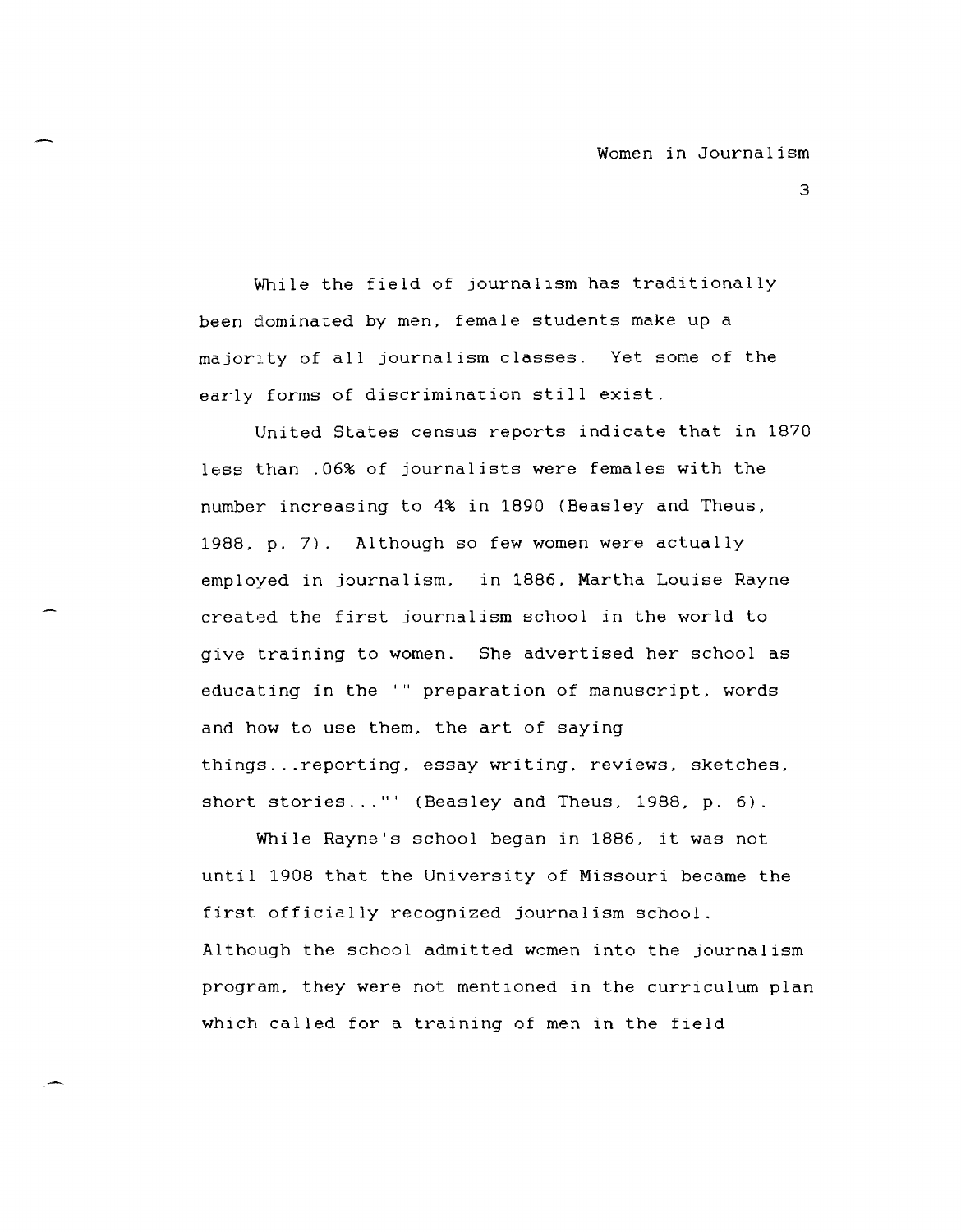(Beasley and Theus, 1988, p.8). While men were trained not only for the writing aspects of journalism, but also the technical and managerial aspects, women received training much like that offered at Rayne's school. Such training allowed women to write articles for the women's pages.

Early women's pages were made popular by Joseph Pulitzer who began running columns for women in his 1886 New York *World.* The articles included information on social events, food, fashions, homemaking and stories ot women in the public arena (Marzolf, 1977, p.6). Women's pages provided a means of writing for female journalists, but offered little in the way of reward. Florence R. Roys. women's page writer and wife of an editor who created some of the first such pages. said writing for the women's pages was by no means a profitable endeavor (Beasley and Theus, 1988. p.9). Yet women who graduated from journalism programs were expected to write women's page material. doing work subordinate to that of men.

By 1901, American women felt insulted by the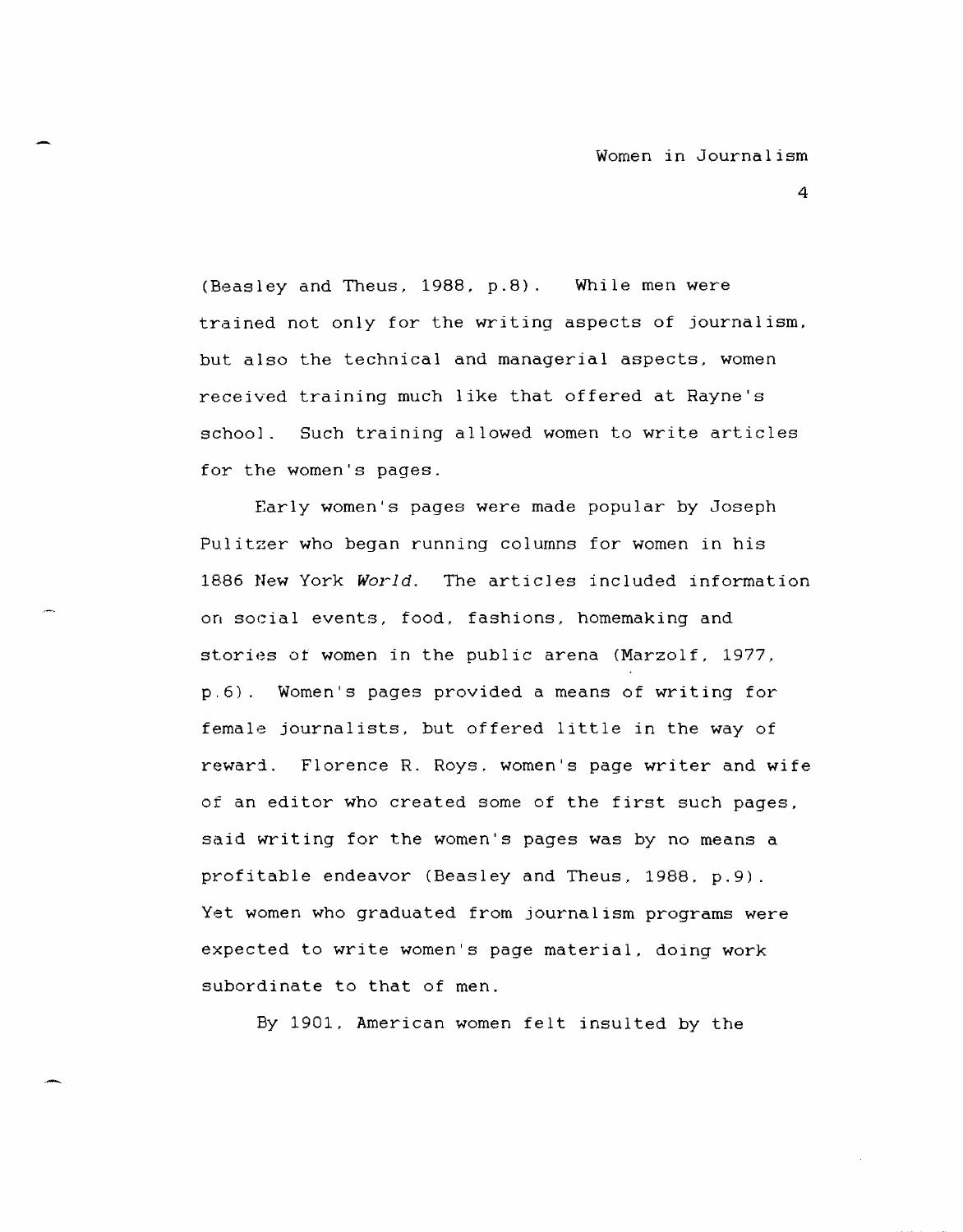content of women's pages. Women journalists longed for a chance to write stories comparable to those men wrote. Women, in general, grew tired of recipes, fashions and homemaking tips and wanted stories with substance.

After women were granted the right to vote and more attended college, the women's pages began to reflect a more professional and scientific stance (Marzolf, 1977). Change continued after World War I when stories focused on women's roles in wartime factory work and their support of the war effort. In the Depression era, however, women's news turned once again toward homemaking (Marzolf, 1977).

World War II not only brought women into the workplace in business. industry and the military. but it also brought women into the spotlight. Stories of women taking the place of men who had gone to war highlighted the women's pages alongside the traditional features (Marzolf, 1977). It could be argued, however, that stories of women succeeding in areas previously dominated by men should have been placed nearer the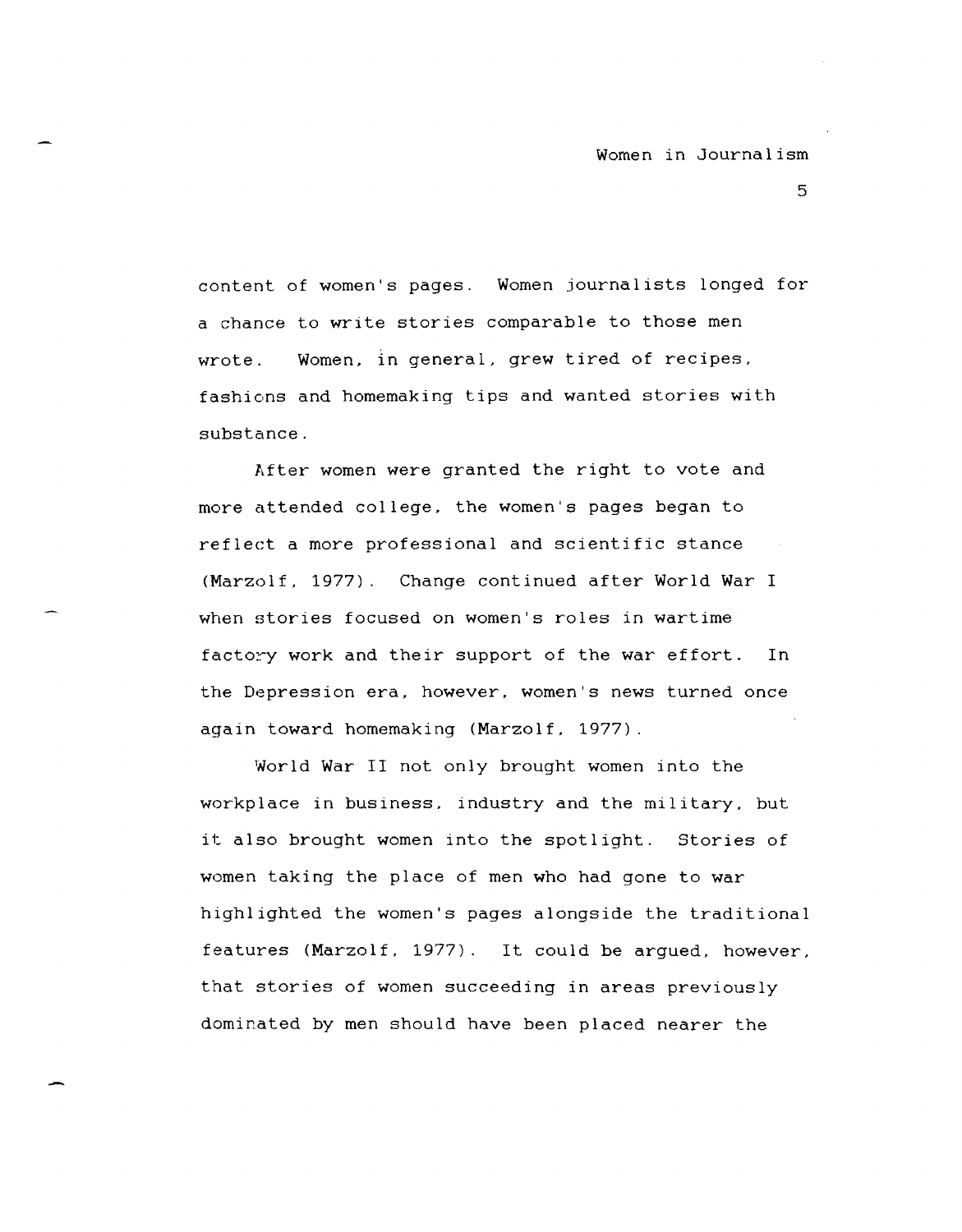front page.

hs in many other occupations, women who had taken the place of men in the newsroom during wartime were quickly fired as the war ended (Edwards. 1988). While women performed well in the absence of male reporters. editors argued that women were not well-suited for the job on a permanent basis. Editors felt women were "too undependable and emotional for beats like sports, politics. business. labor.agriculture, and finance or for copy editing and rewrite" (Beasley and Theus, 1988, p. 31) . Although such narrow-minded thinking drove many women away from journalism and toward a family life or alternate careers, others felt a challenge to make a place for themselves in the field.

Working in a male dominated profession was no easy task as journalists faced the problems of inferior pay for equal or superior work, lesser job assignments, and on-the-job stress. All of which are problems women journalists must still deal with today. When not confined to women's pages, female reporters were not allowed jobs on any of the Washington D.C. papers,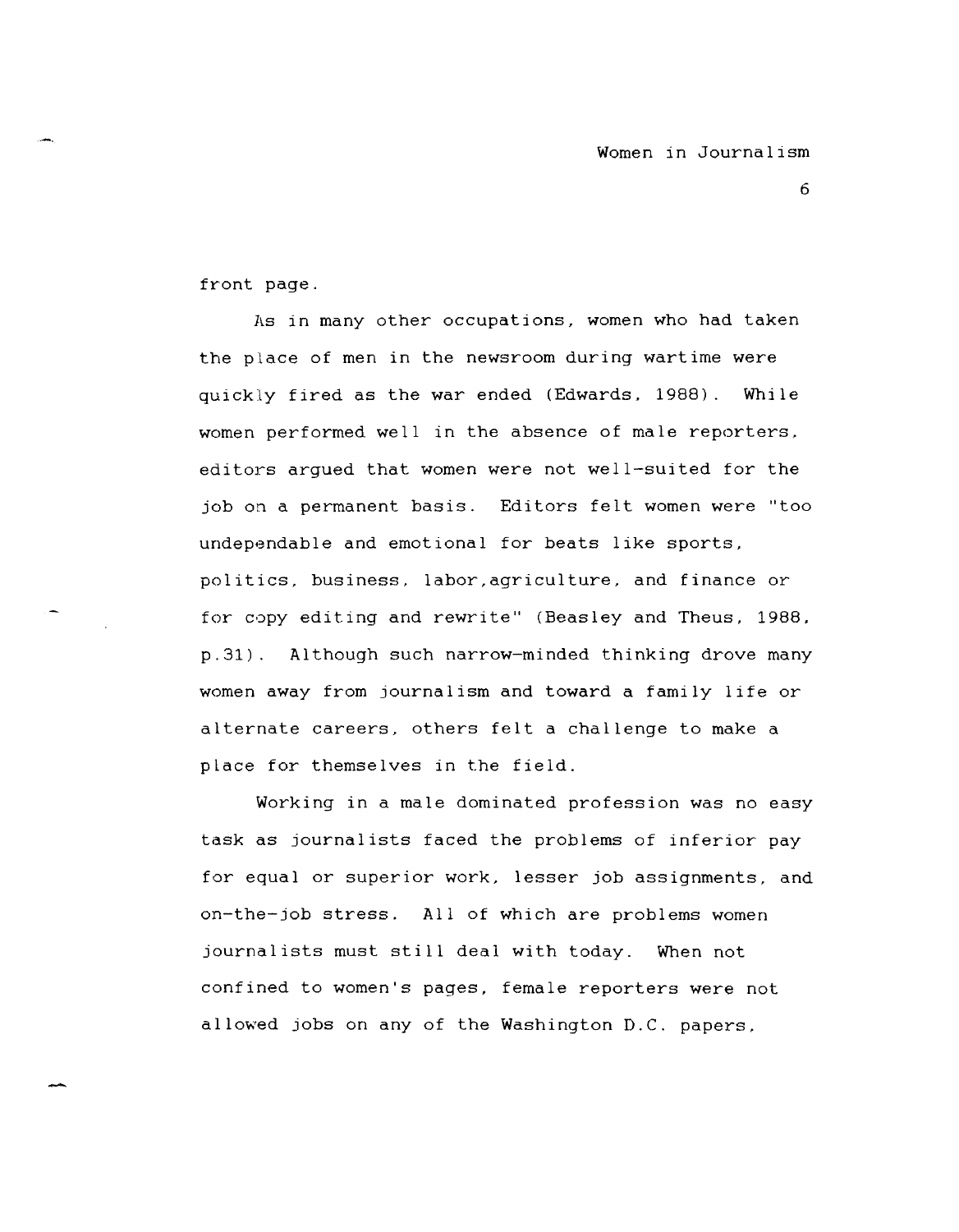denied admittance to the congressional press gallery and refused membership in the National Press Club (Roper, 1985). Katharine Graham, a 1939 *Washington*  Post reporter and its president in 1963, said of early journalists, "men thought they were better than women-and the sad part is, a lot of women thought so, too" (Roper, 1985).

Often women experienced difficulty convincing editors of their abilities and qualifications for the job. Editors tended to cling to the idea that women were too emotional for covering hard news. As the position of women changed in American society, so did the position of women in journalism.

In earlier days of the profession, women were grateful to be employed and willing to work for low wages. Increasingly, however, such practices are no longer acceptable, especially among young journalists (Rich, 1987). In addition, as women begin to dominate the field some scholars fear low pay and a lack of status in the profession will lead to journalism becoming a "pink-collar" ghetto, a low paying field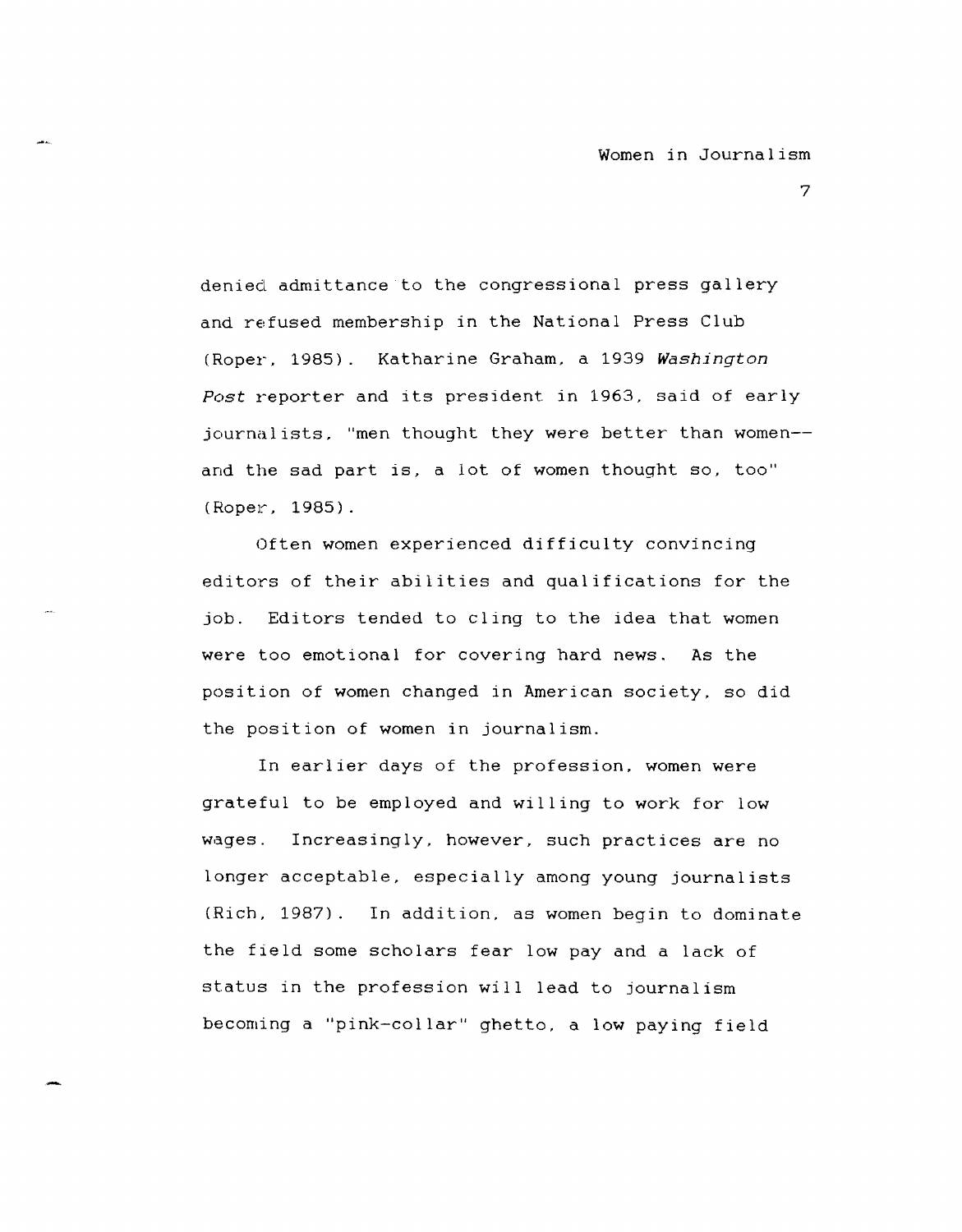dominated by women such as nursing, teaching and social work (Beasley and Theus. 1988). While enrollment is increasing in journalism schools, the field may no longer attract the best and the brightest students due to lack of status and low salaries.

Money and social position are not the only concerns of women journalists. Many are plagued by job stress related to a Type A personality in which a person is nervous, competitive, aggressive and unable to relax. Stress can cause physical ailments such as headaches, back pain, ulcers, depression and insomnia (Rich, 1987). While male journalists experience some the same disorders, the problem is magnified for women due to their dual role as professionals and mothers.

In other cases, women are dissatisfied with their work in journalism because they feel a sense of frustration with the manner in which their work is treated. Female journalists are tired of "a lack of serious commitment to giving women ... the good assignments they have earned and promoting them to jobs they would have if they were men" (Mills, 1990). Such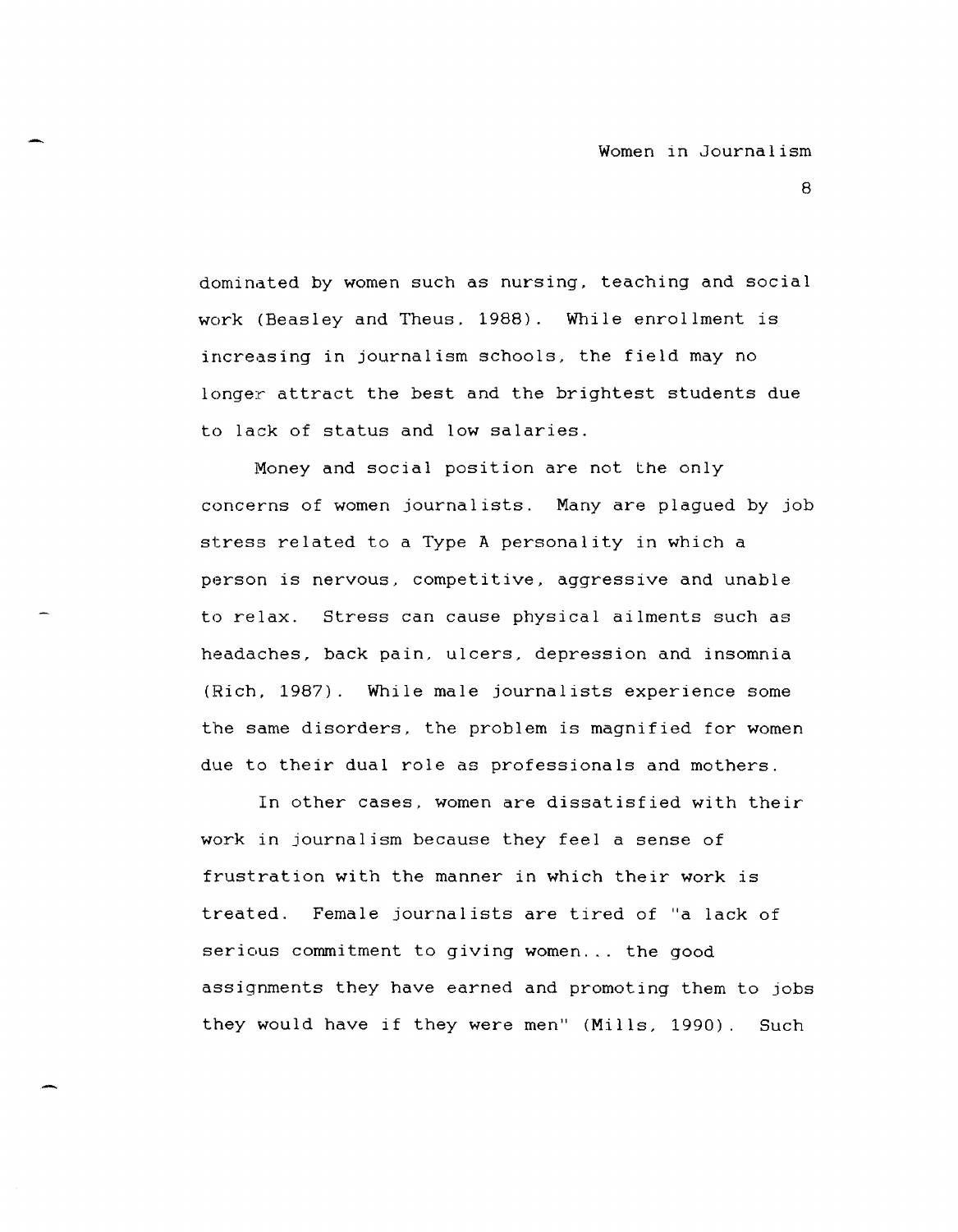mistreatment leads some women to leave the profession early in their careers. In a study of 821 journalists at 12 mid-sized dailies across the nation, 62% of the women thought about leaving journalism, while only 52% of the men had similar thoughts (Rich, 1987). One women in the study worked a year and a half at the paper and regretted ever getting into journalism, stating that \$16,000 was not worth personal and professional sacrifices required of her.

In addition, as more women work in journalism, there exists a growing concern about child care and pregnancy leave policies within newspapers. Because journalism requires unstable hours and a tremendous time commitment, women journalists are finding it difficult to manage a family and a career.

In 1939 R.E Wolseley, a male journalism professor at Northwestern University, said, "women cannot become journalists. Men will not let them. And the men cannot be blamed" (Beasley and Theus, 1988. p. 21) Wolseley spoke of a need for men to keep women in the home and out of the workplace, especially the newsroom.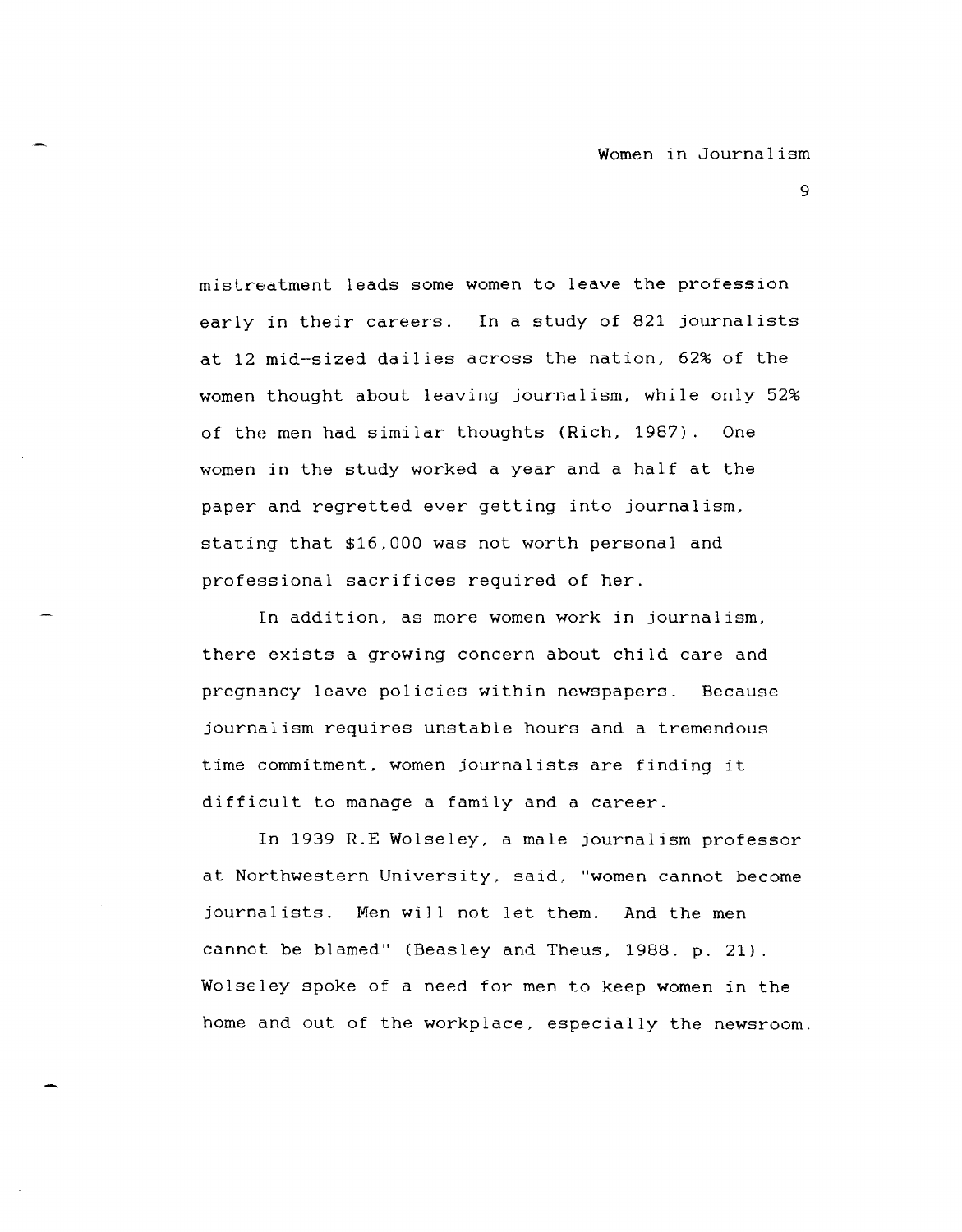He felt it was the job of men to support wives and not vice versa, a view still widely held by editors.

In some instances, however, a family needs the support of two incomes, whereas in others, the woman works in journalism because she enjoys her work. Some women journalists find that no matter how enjoyable the field is, balancing both a career and children is a difficult task. Some women feel they are forced back to work too soon after their children are born, not allowing them enough time to recuperate from the birth. While few papers have maternity policies, still fewer offer paid leave. The worst scenario for a woman journalist is to be fired rather than given leave, a common occurrence in the newspaper industry (Schoonmaker, 1988).

Some critics feel that as the number of women in top management positions increases, maternity and child care policies will change. Others stress that the traditions developed early in the industry will continue. In accordance with Wolseley's proposition that women belong with the family while men take on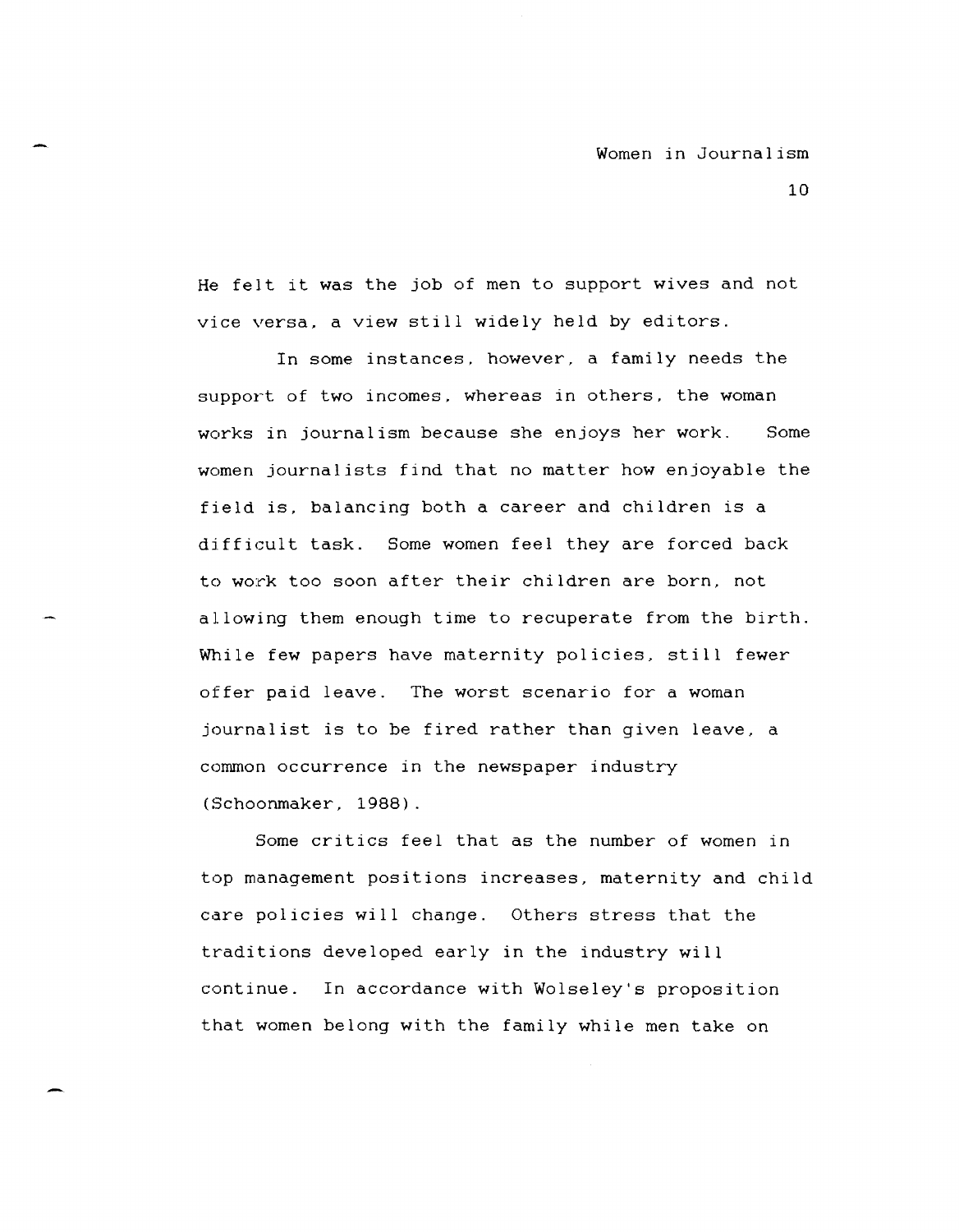jobs, many managers wish to continue such beliefs. According to Jean Gaddy Wilson, a researcher at University of Missouri, increasing the number of women in top positions may be of no help because those top women arrived at their positions without children and like their male counterparts view child care as an unimportant area of the industry (Schoonmaker, 1988).

A woman's role in the field of journalism has changed significantly over the years, but more change is expected for the future. While women have progressed from being confined to the women's pages to taking on jobs as war correspondents, they still need to move forward in many areas of journalism.

In the way of redefining the women's pages, since the 1960s, newspapers have turned to changing the name of the section to compliment its widened readership. In 1969, the Washington *Post* not only changed the title of its woman's page, but also adjusted its content to include stories on lifestyle, cultural and social problems (Marzolf, 1977). In addition, editors at the *Post* recognized that not all stories about women should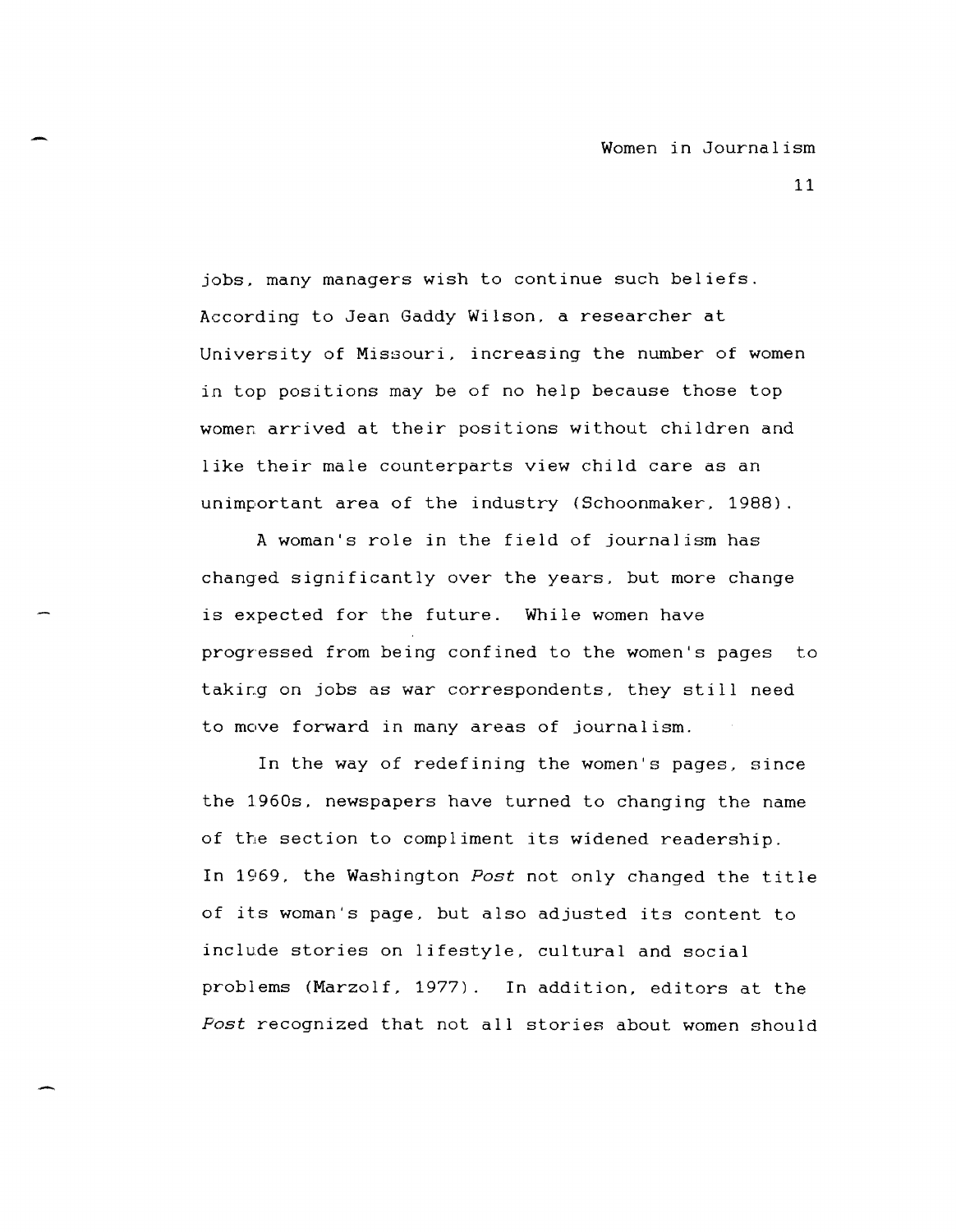be placed in a woman's section. Such modifications in the format and content of the women's pages may be contributed in part to the women's movement (Marzolf 1977) .

Nicholas Von Hoffaman. a Washington *Post*  columnist. suggested when changing women's pages. editors should note that men and women do not have bipolar interests. He also suggested the staff of the new "women's pages" comply with the same standards as a city desk and be experienced in the areas of economics. legislative policy making and welfare (Marzolf 1977).

Women journalists have come a long way since the early days of journalism and so has the profession. The women's pages have been transformed into lifestyle pages. including articles of interest to both men and women. and the pages are no longer written solely by women. Women are now sent overseas to cover war and politics, whereas in earlier days they would have been chosen to cover the canning season.

Despite the fact that the role of women in journalism is constantly changing. they have made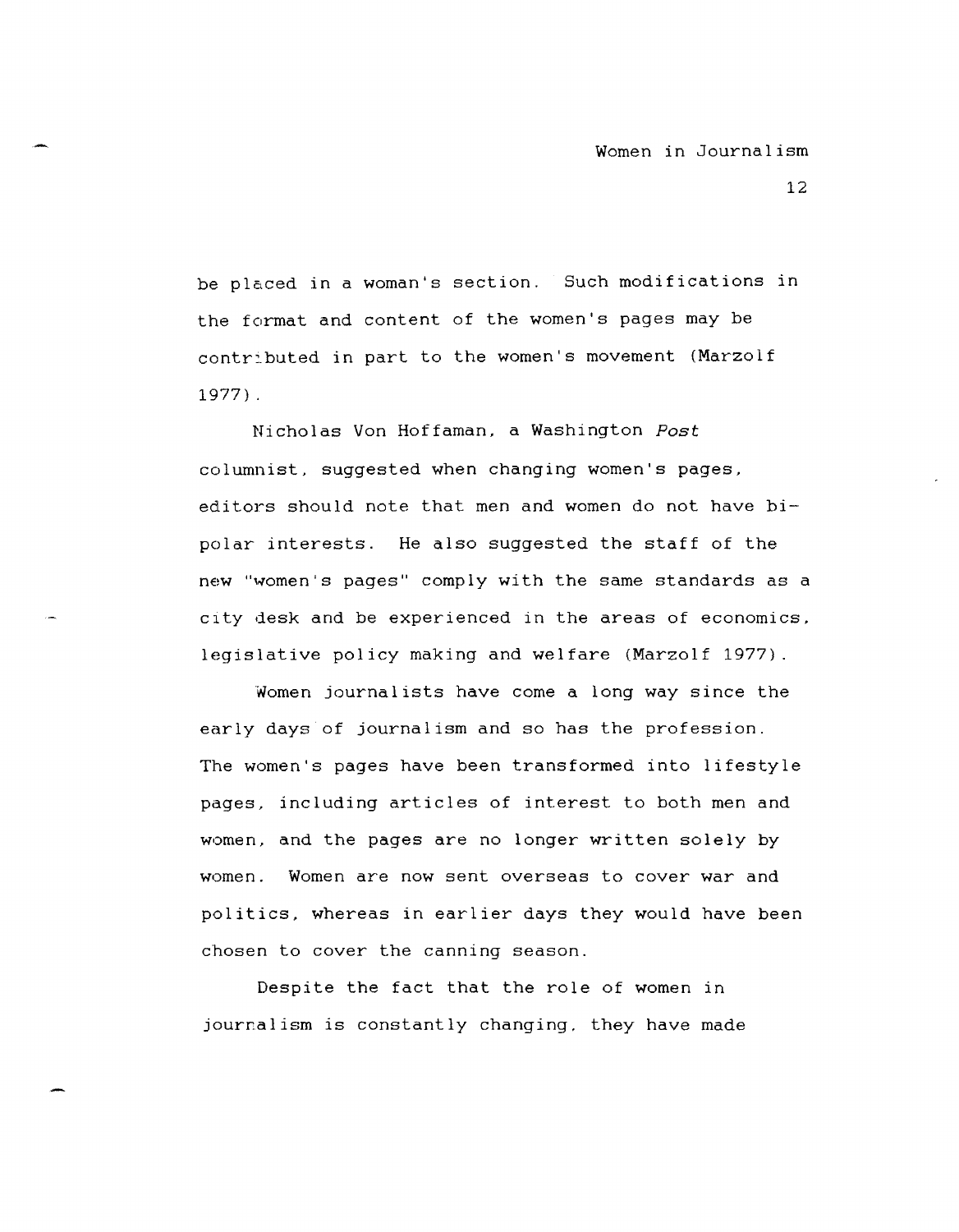greatest advancement during times when the rights or roles of all women were being expanded. such as in the times of achieving suffrage. war efforts and women's liberation. Many female journalists made outstanding careers for themselves during such times and contended with much male opposition. Although most women wrote for the women's pages. a few pioneered in the challenging. male dominated areas of foreign and war correspondence.

By 1987. nearly 20% of foreign correspondents were women. Most news agencies require journalists to have obtained two degrees. one in journalism. the other in an international relations field. and to have foreign language and overseas experience (Edwards, 1988, p. 246). These requirements allow women journalists to prove they are qualified to cover more than social events and homemaking in the women's pages.

Overcoming the stigma of the women's pages has been only one of many problems for women journalists. Being a majority in journalism schools does not guarantee equal treatment in the newsrooms. Women must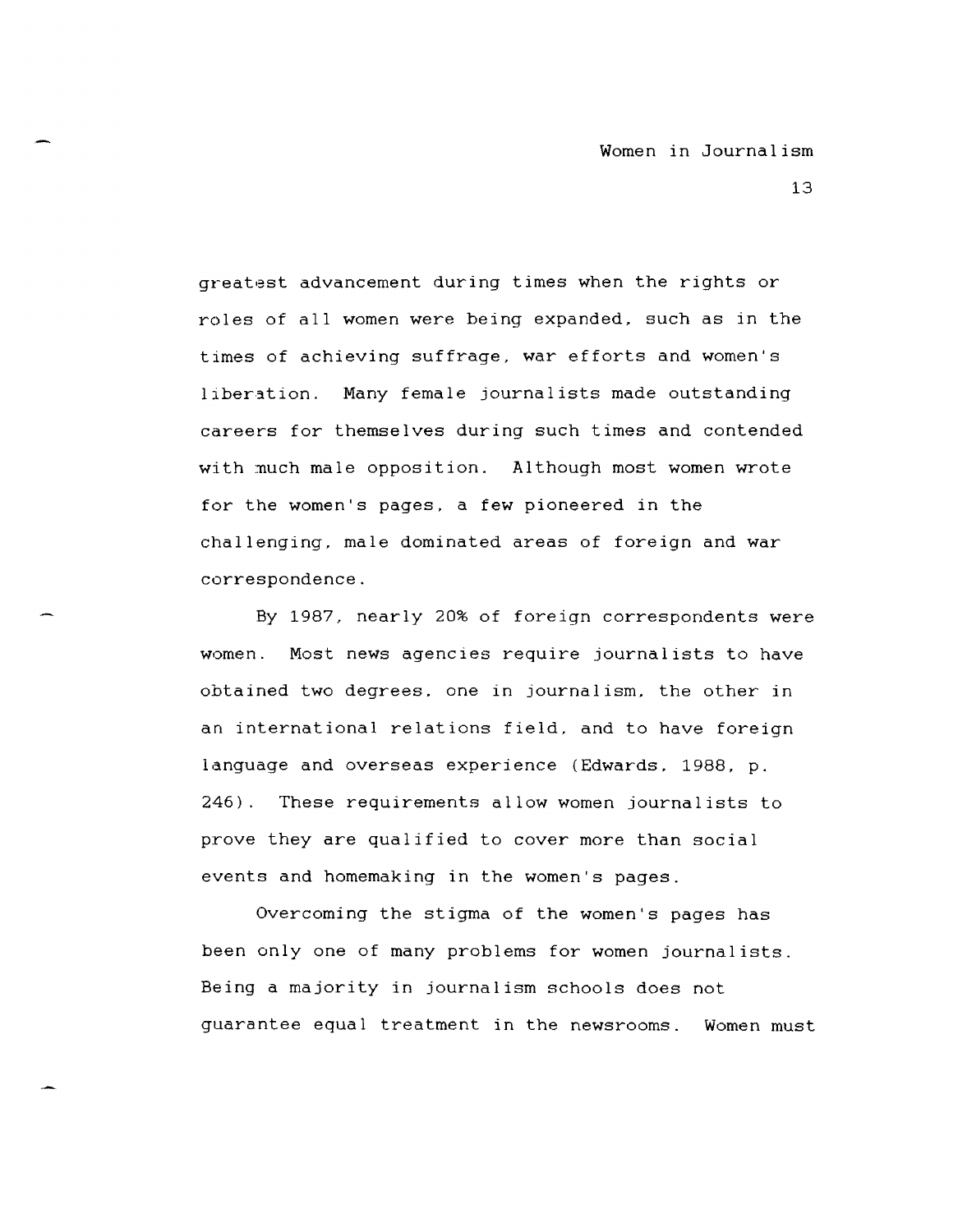also deal with the stress of the competitiveness and aggressiveness of the field while trying to manage a family. Compounding these problems is the low pay that is characteristic of journalism.

Possible solutions to these problems can begin on the part of news managers. To keep female employees happy and on the job. managers need to take a close look at their newsrooms and find out what concerns the journalists. Managers may find they need to implement more regularly scheduled hours. rather than sporadic call-ins. Parental leave and equal pay policies may help to alleviate some of the stress experienced by female journalists (Mills 1990). To get such programs enacted women may have to work together to force the newspaper to establish a formal policy. Letting editors know they will lose quality journalists by refusing to enact policy may aid in implementation. In addition. managers could allow women decide for themselves if they are "man enough" to cover dangerous stories (Mills. 1990).

In working with women journalists with families.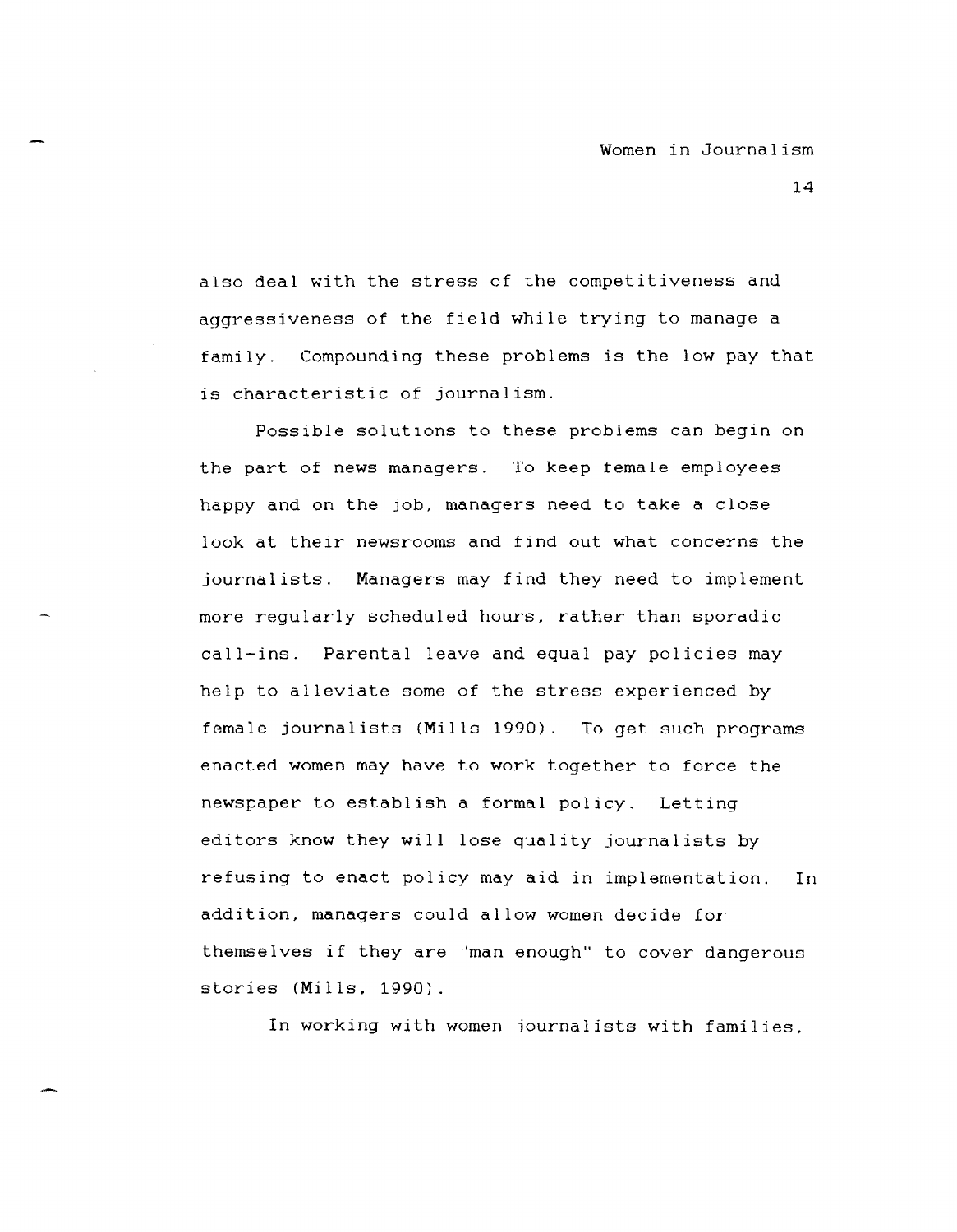managers may wish to look into adequate maternity leave, in many cases up to six months off rather than the six week usually allowed. Also, women want to be guaranteed to return to their specific jobs after leave without fear of being demoted or scheduled poor hours.

A three month, partially paid maternity leave is granted to women of all occupations in Japan, and some European countries allow women fully paid maternity leave (Schoonmaker, 1988). Management could also help further the careers and reduce the stress of women with small children by implementing company provided child care. Several newspapers across the nation have attempted to create child care facilities to aid their employees. Others such as The Seattle Times subsidize child care for their employees until the proper facilities are built (Cooney, 1988).

The advancement of women in journalism is not only aided by the work of managers in the field. but also by the work of educators. Journalism educators need to pay close attention to the needs of their students of both sexes. As more and more women enter the field,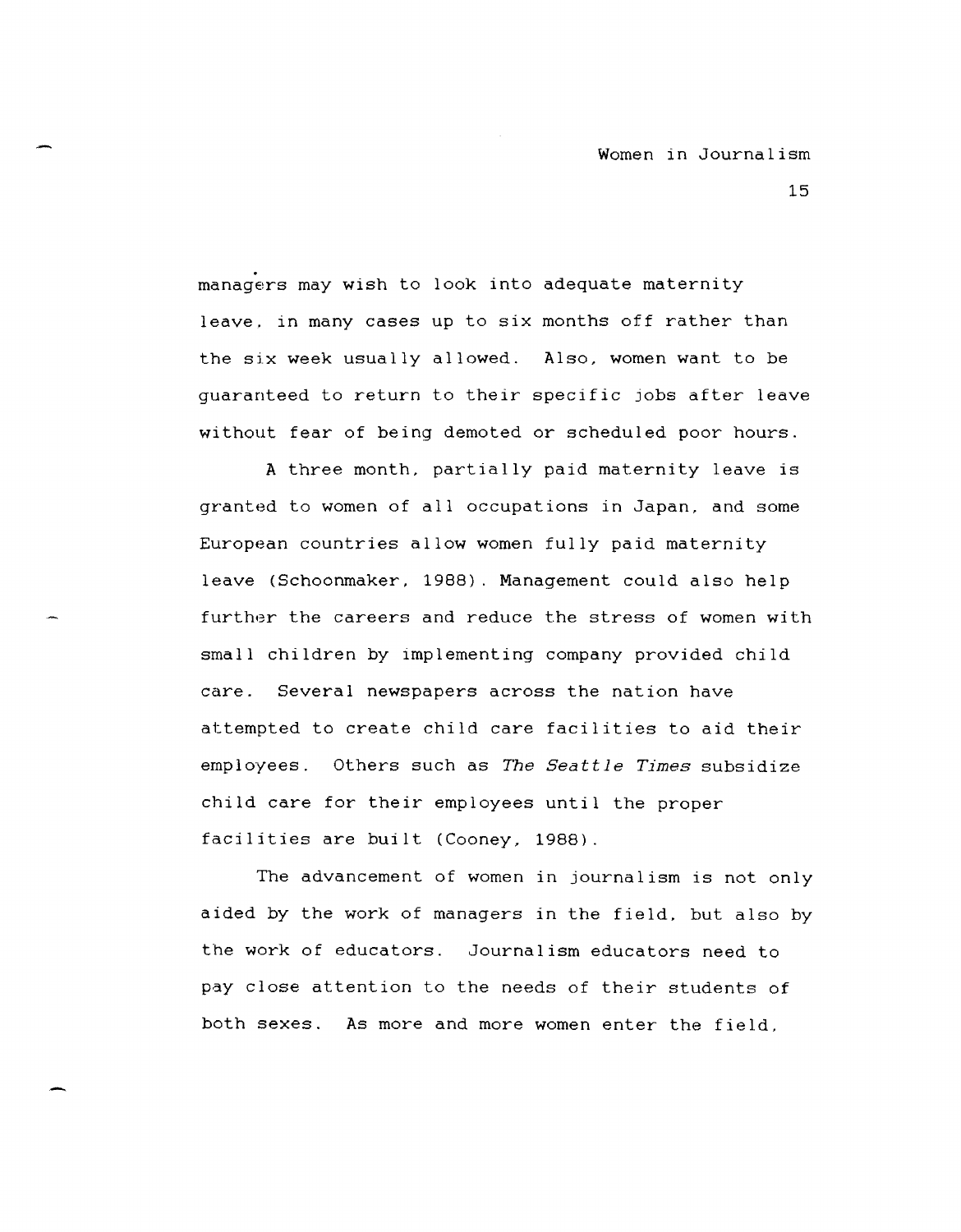however. they need to be educated on how to prepare for on the job and family/career stress and how to avoid the health hazards of such problems: heart attacks. depression. nervousness (Rich. 1987).

70 aid in such education. schools may wish to offer health education classes for young women highlighting the benefits of healthy eating and exercise stress reduction. The program can be university wide since women going into almost any profession may be faced with the pressures of career and family. Also. journalism advisors may ask a the staff of a campus counseling center or local mental health facility to address the risks of stress in a classroom lecture for both male and female students.

In addition. women may need educators to act as role models who can offer realistic career advice. Since women constitute the majority in journalism schools. educators in these institutions need to encourage women to continue their education and aspire to top management positions (Beasley and Theus. 1988. p. 141).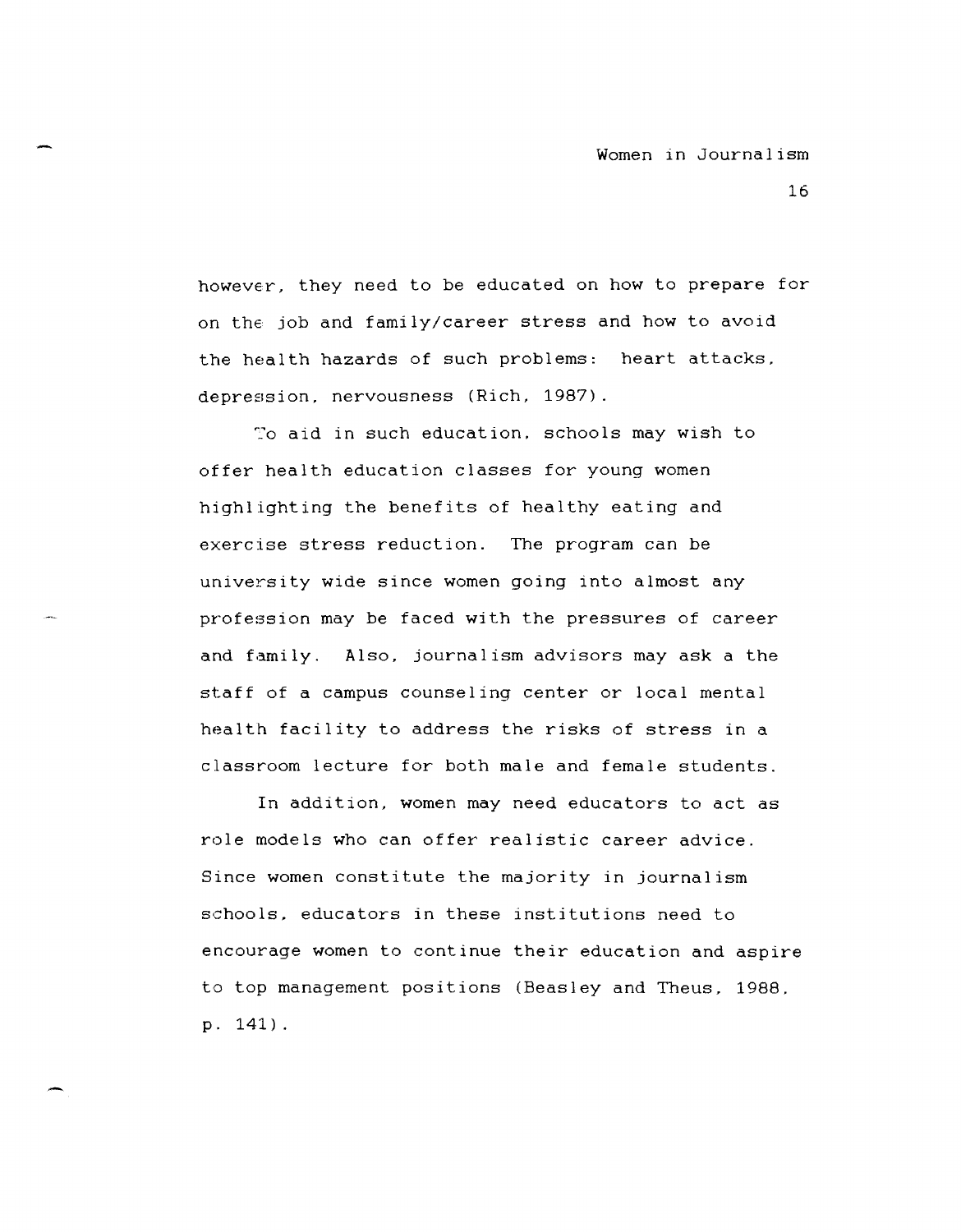Women also need to act to further their careers. While the number of women in journalism continues to increase, numbers alone will not help to advance the status of female journalists. Aggressiveness may be the key, however. At a National Press Club conference, John Seigenthaler, former president of the American Society of Newspaper Editors, said '''the more good 01' boys like me are forced to face realities of equity in the marketplace, the more progress will be made'" (Mills, 1990).

Besides making their presence known, women need to gather at conferences to discuss the problems they face and offer solutions (Beasley and Theus, 1988, p. 141). Women must also refuse to pass up promotions, refuse to stay in unsatisfactory jobs and demand management give them job sharing and child care (Mills, 1990) .

Despite the many changes seen in the role of women in journalism, much needs to be done to accommodate them in the areas of low pay and status. advancement to management positions, dealing with a family and career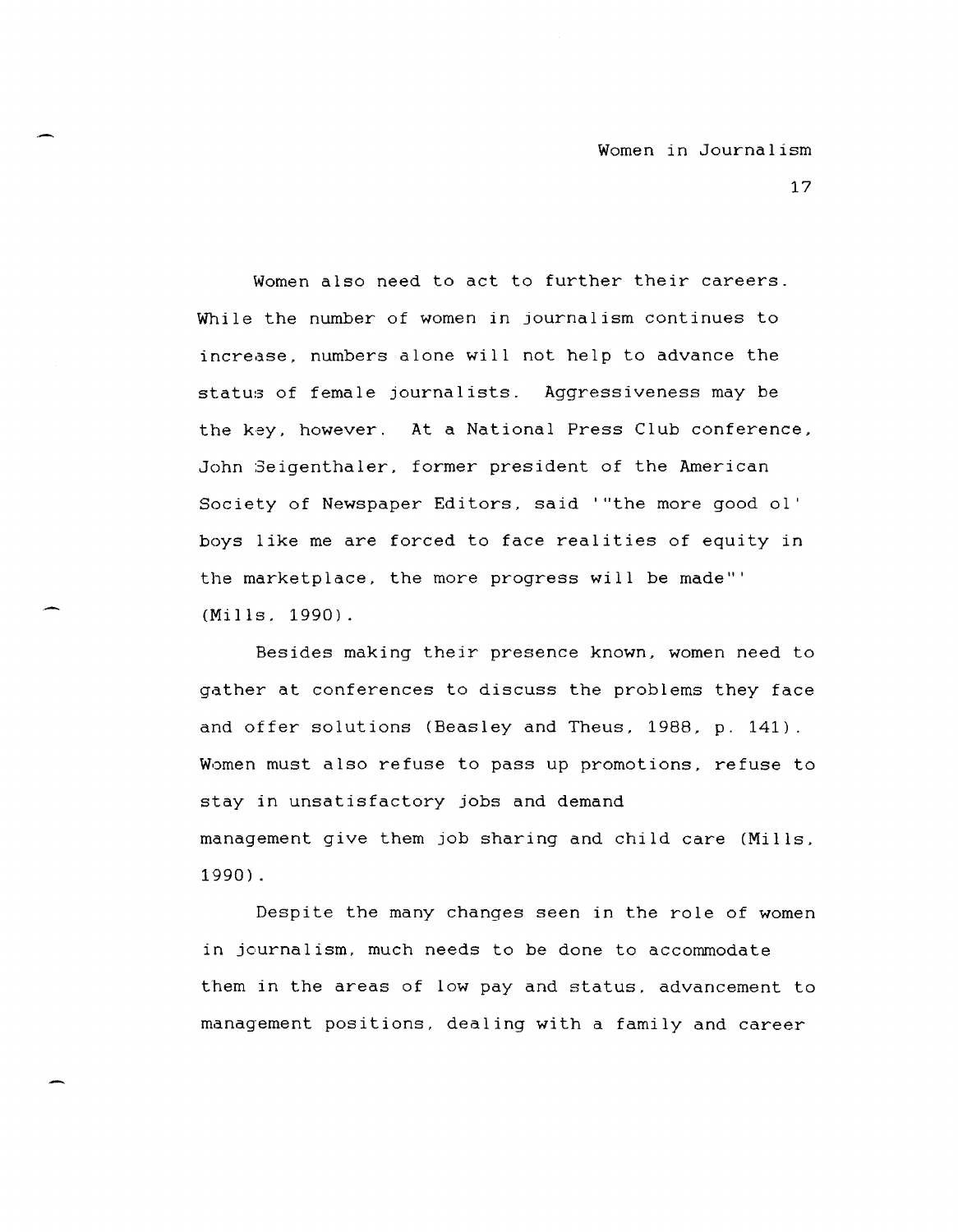and getting the proper educational training. Although many changes for women journalists have come during times of national change, wars and movements, women may not have time to wait for another historical moment to advance themselves. They may have to take the initiative and work toward higher pay, stress management, and top positions within newspapers. Doing so may involve breaking tradition in the same manner as early women journalists. Women may have be aggressive to prove they can manage a family and a newspaper career, especially when others doubt their ability.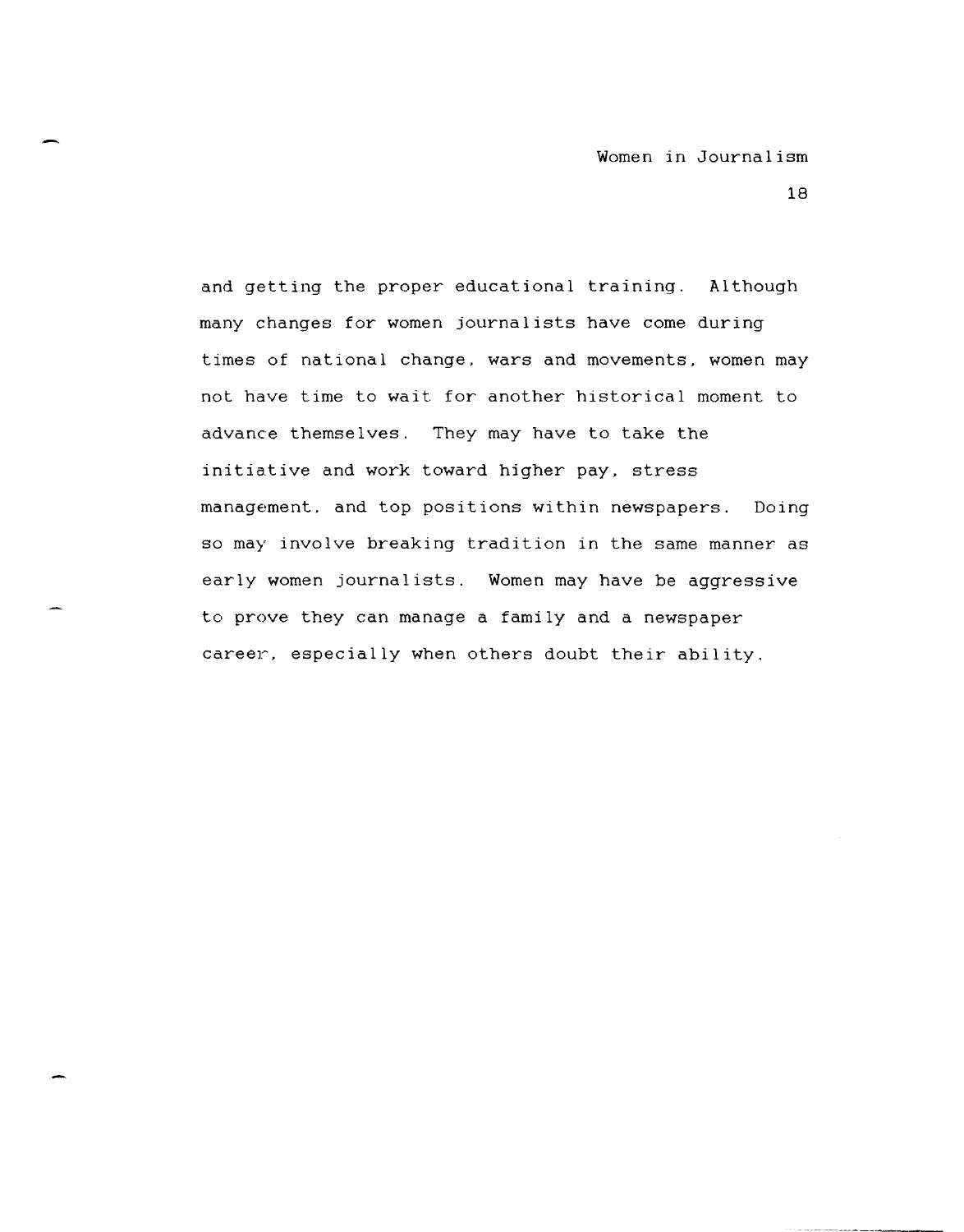## References

Beasley, M. H., & Theus, K. T. (1988). The new

majority. University Press of America: Lanham.

- Cooney. B. (1988. March/April). Child care and the care-less press. Columbia Journalism Review. pp. 36-37.
- Edwards. J. (1988). Women of the world. Houghton Miffin Company: Boston.
- Gersh. D. (1986. April 5). The current journalists. Editor & Publisher, p. 16.
- Marzolf, M. T. (1977). Up from the footnote. Hastings House: New York.
- Mills, K. (1990, January/February). Memo: To the good old boys and '90s women. Columbia Journalism Review, pp.  $48-49$ .
- Rich. C. (1987, September 5). A close-up look at women journalists. Editor & Publisher, p. 56.
- Roper. J. E. (1985, November 30). Battering down the barriers. Editor & Publisher. p. 30.
- Sarvey. D. (1987. March 14). Thoughts from a foreign correspondent. Editor & Publisher, p. 50.